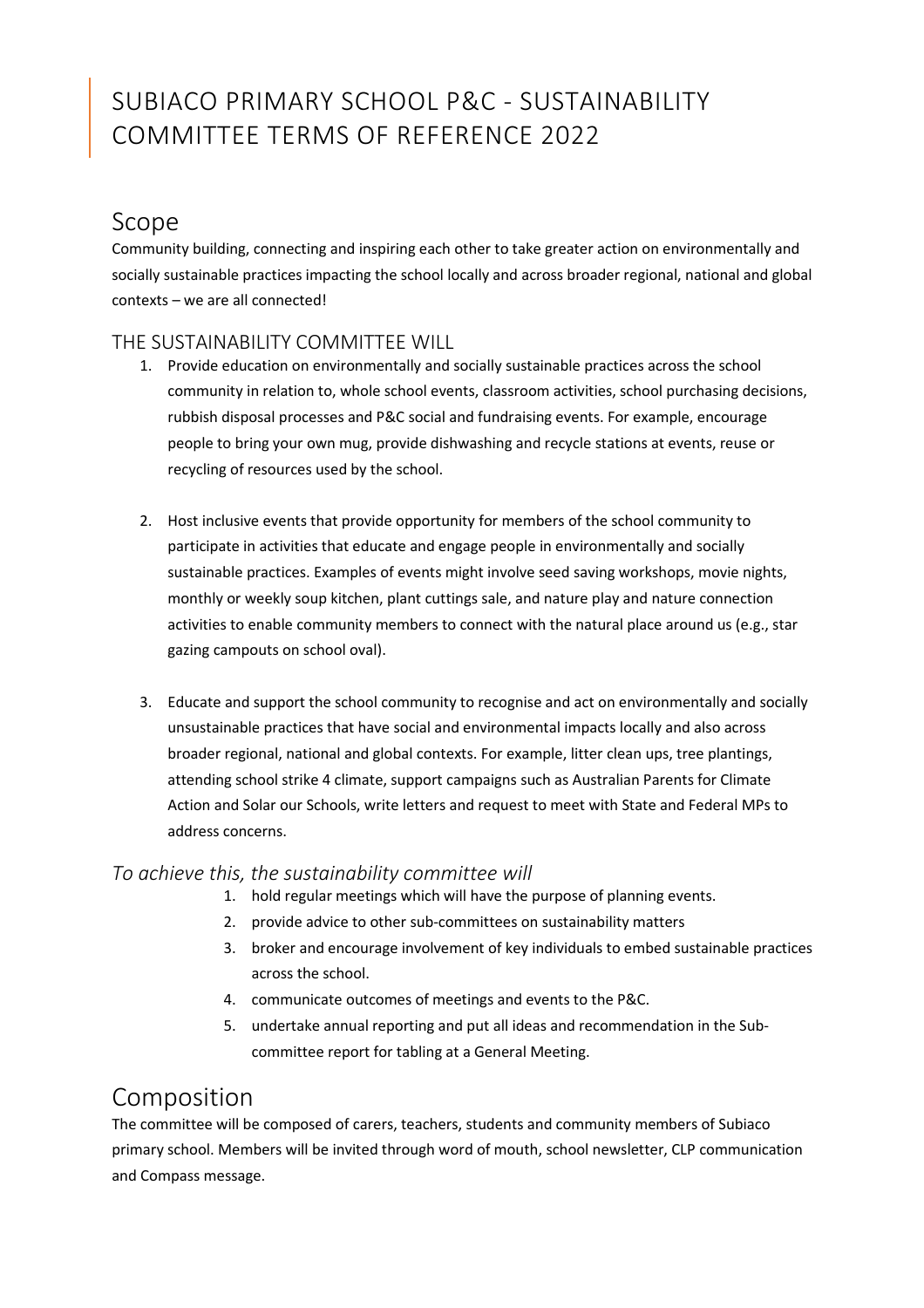### Roles within the Sub-committee

| <b>Position</b>    | <b>Responsibilities (examples)</b>                                                                                                                                                                                                                                                                 |
|--------------------|----------------------------------------------------------------------------------------------------------------------------------------------------------------------------------------------------------------------------------------------------------------------------------------------------|
| <b>Chair</b>       | Arrange agenda Lead meetings Lead decision-making process<br>Write and receive correspondence<br>Act as spokesperson                                                                                                                                                                               |
| Coordinator/s      | Coordinate and chase-up action items<br>Arrange meeting logistics<br>Minute taking / noting agreed actions<br>Circulate documents and maintain records Coordinate annual reporting<br>Develop and disseminate communication products<br>Seek funding opportunities                                 |
| <b>All Members</b> | Regularly attend and participate in meetings Contribute their skills, knowledge and<br>experience<br>Report as necessary to their organisation to share knowledge on progress and issues in<br>sustainability<br>Identify gaps in the knowledge relevant to the sustainability practices at school |

## Sustainability committee activities and FUNdraising

FUNDRAISING GUIDELINE FOR P&C'S (FROM WACSSO HANDBOOK, 2019) The decision to hold a fundraising event must be passed or ratified by a properly convened P&C General Meeting.

Setting a clear goal for the use of funds is more motivating for participants than just raising funds and deciding what to do with them later.

All participants and supporters of the event should be made clearly aware of the intended use of funds raised so that they can make an informed choice about being involved.

Approvals, regulations etc. See the Department of Racing, Gaming and Liquor www.rgl.wa.gov.au for regulations involving the use of lotteries/ raffles, bingo, two-up, or other gaming and events at which liquor is served.

Insurance For P&Cs affiliated with WACSSO, contact Globe Insurance Services by phone on 6201 5520 or 0499 968 657, or by email at joeb@globeinsurance.com.au for information about Personal Volunteer Accident Insurance and Public Liability Insurance.

#### MONEY HANDLING PROCEDURES

- 1. Two people to count and sign-off on money raised and where possible, provide receipts.
- 2. Keep details of floats given to stallholders.
- 3. Badge of identification for handlers and collectors of money.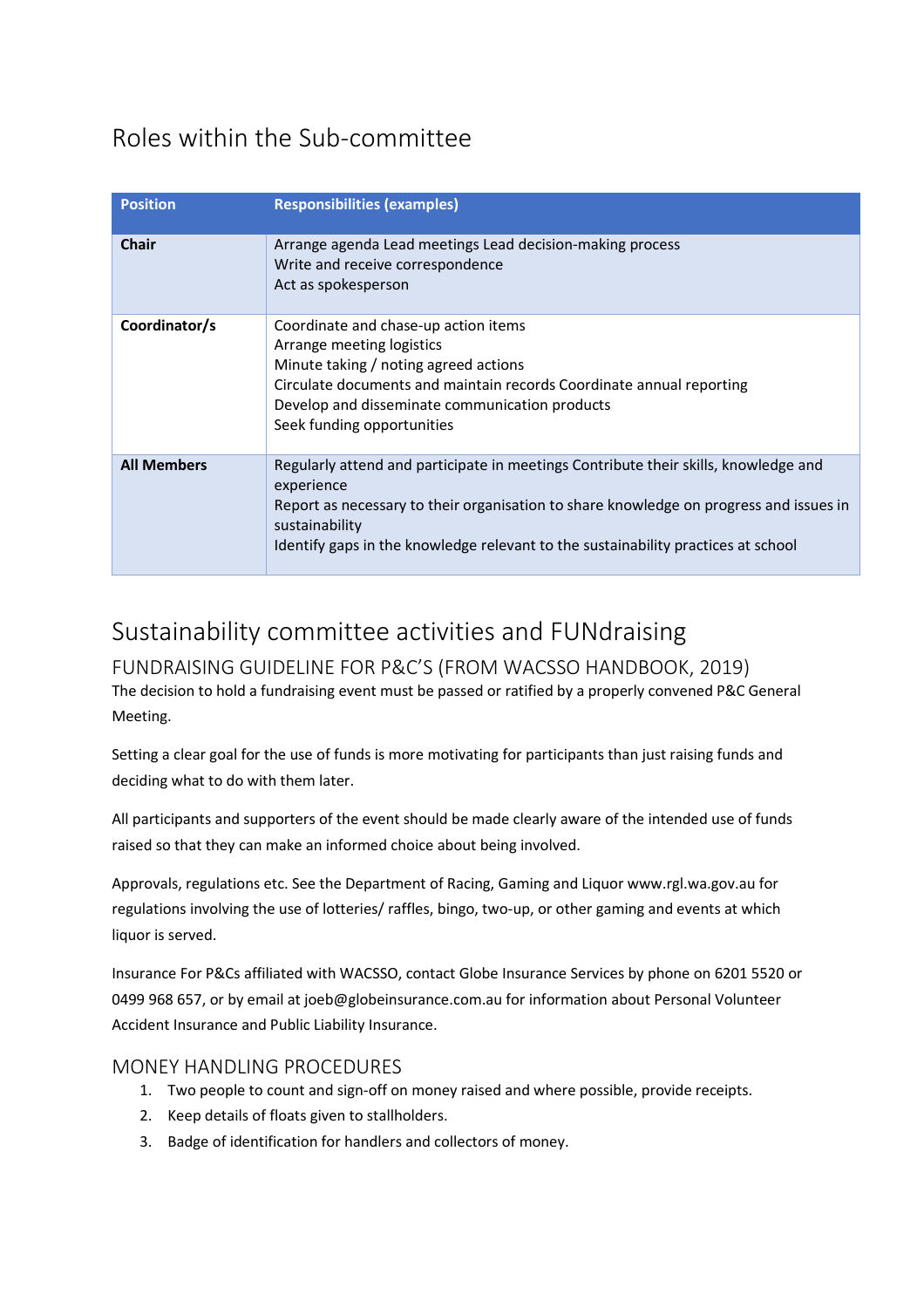#### HOW TO ORGANISE AN EVENT, CONSIDER THE FOLLOWING:

- 1. Theme
- 2. Location
- 3. Date
- 4. Insurance
- 5. Risk management
- 6. Publicity (consider advertising your event in the WACSSO publications at no cost)
- 7. Security & Occupational Health & Safety
- 8. Booking equipment/supplies/rides
- 9. For more detailed information go to www.fetesandfestivals.com.au and click on 'How to organize an event.' See also: www.commerce.wa.gov.au for 'Voluntary Code of Practice for Public Fundraising

### Sustainable FUNdraising community building ideas and events

- 1. p&c sundowner type events celebrating the 6 noongar seasons (have 6 events over the year with theme of the season - e.g. toasting marshmallows on a fire pit in winter, corn on the cob; chai stall), could evolve to a food truck rumble- but better to keep it local-ish and easy for volunteers to keep involved throughout the year-not a spring fair please! Ticketed event
- 2. Subi soup kitchen/friday fry-up Friday late afternoon Take away, end of week, pool time early dinner- serve food 5-6pm. Pay as you feel donation vs nominated amount. Supports keeping kids outside and active and less stress to get home to make dinner! Could get students to volunteer to prep Friday afternoons. -use slow cookers in school canteen. Maybe healthy hub folks could help prep- call out to school community for menu ideas! Source produce from local supermarkets (eg. Growers Lane) with excess that would go to landfill otherwise!
- 3. Junkadelic band on the oval and (Ditch the disco!) Have a junior school family party/ senior school family party -bands/dj play on the basketball court, food and drink, can buy a family ticket or individual tickets.
- 4. Food truck rumble lots of vegan and vegetarian foods Kids just love any chance to run around in the school oval at night!! And all we need is a bit of food and drink and fun atmosphere.
- 5. Movie night could also split into junior school and upper school- the school is getting big!!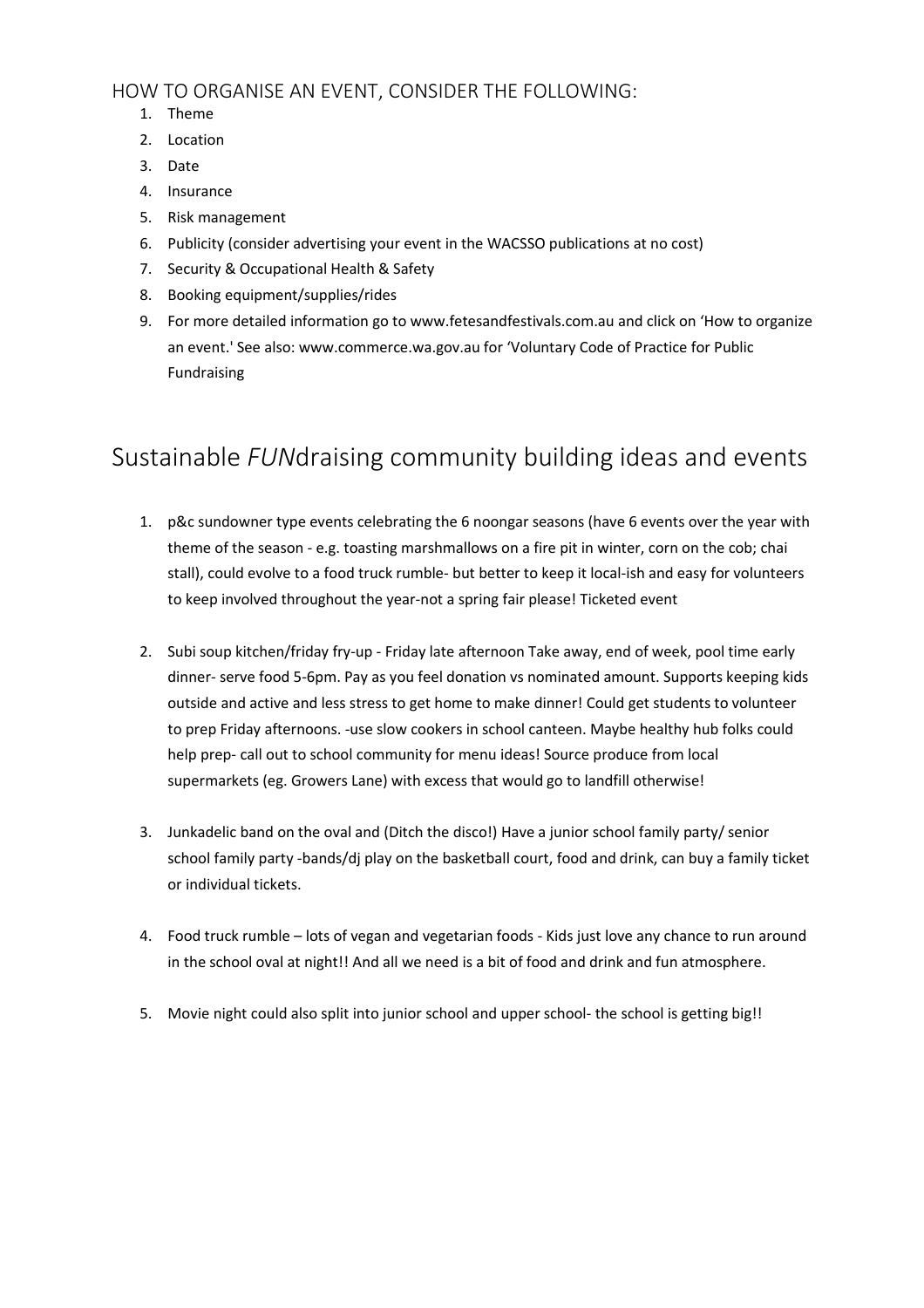Fundraising ideas from the WACSSO Guide (2019):

- Sausage Sizzle/Cultural Food Fair
- School Color Run
- Lap-a-thon, Spell-a-thon, Math-a-thon
- Mother's/Father's Day breakfast/stalls
- Car boot sale/second hand car park sale
- Car/motorbike show
- Quiz nights
- Plants/flower bulbs
- Fetes and Festivals: www.fetesandfestivals.com.au
- Fundraising Directory: www.fundraisingdirectory.com.au
- Herbs and Spices
- Beauty Products/Ladies Pamper
- Obstacle Course/Greatest Race
- Candles, toothbrushes, tea towels
- Moonlight Markets/fete
- Student talent quest/pet competition
- Costume or pyjama day
- School made calendars, stickers, cards, labels
- Student auction (pens, pencils, bags, hats)
- Sunscreen
- Five cent drive
- Parent Auction (donated goods or gift vouchers)
- Art Show/Craft Event
- Cooking event/competition
- Fridge magnets/sunblock sales

• Modern and healthy alternatives: www.det.wa.edu.au/healthyfoodanddrink click on 'Fact Sheets' and select 'Fundraising by Parents & Citizens' Organisations'

- Fruit smoothie day/Healthy Hampers
- Show bags (vouchers, gifts) for Mother's or Father's Day